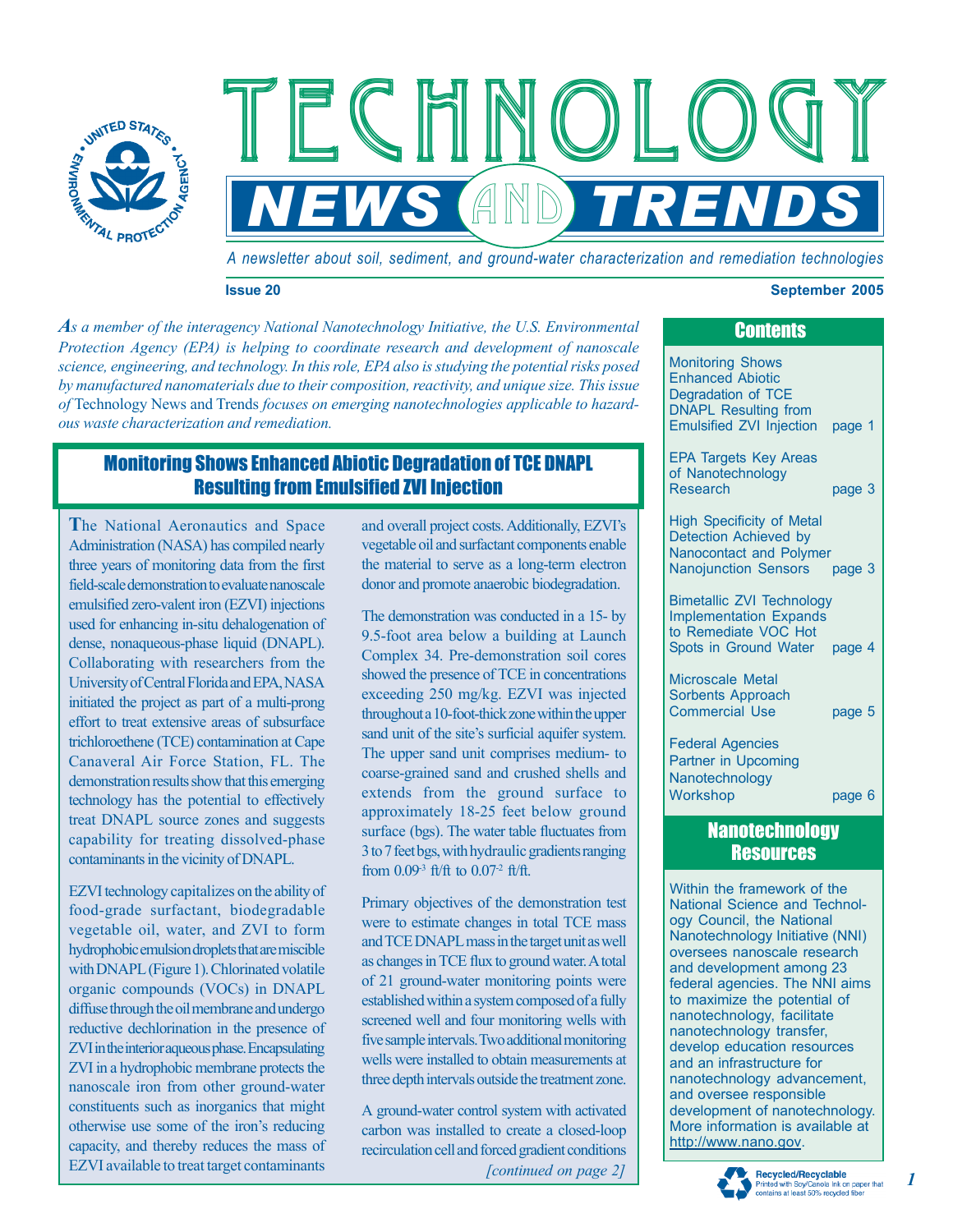### *[continued from page 1]*

across the treatment zone. The system operated for three weeks prior to the injection to allow for post-injection evaluation of flux baseline ground-water and soil quality parameters, pre-demonstration sample sets were measured for interfacial surface tension caused by the treatment process. Along with between EZVI and water, TCE and water, and EZVI, TCE, and water.

EZVI was introduced to the aquifer during a single injection occurring over five days in October 2002. Based on earlier laboratory evaluations, the selected injectant contained and 17% (100 to 200 nm-sized particle) iron by weight. The mixture was injected into eight 3 inch-diameter wells at injection intervals of 16-20 and 20-24 feet bgs using pressure pulse of EZVI into the formation, additional ground water from a treatment zone monitoring well was added at the injection points. 44.3% water, 37.2% oil, 1.5% surfactant, technology. A total of 670 gallons of the EZVI mixture was injected. To enhance distribution

obtained two months after the injection, as well as laboratory analysis of six soil cores collected three months after injection, confirmed that EZVI reached some target areas but missed others and migrated upward from the treatment zone. The ground-water recirculation system operated for a threein order to evaluate changes in contaminant longer-term impacts of treatment, additional ground-water analytical samples were collected 19 and 22 months after the injection. Visual observation of four interim soil cores week period five months after the injection concentrations and mass flux. To evaluate

As anticipated, the demonstration results indicated that EZVI was miscible with the DNAPL and caused little downward samples showed an 80% average reduction of TCE concentration within 90 days at all but two boring locations, apparently due to upward migration of EZVI. The maximum individual reduction was noted in a soil movement of DNAPL. Analysis of soil boring taken at a depth of 16-18 feet, where the TCE concentration decreased from 6,067 to 1 mg/kg following treatment.

Geostatistical analysis indicated 58-85% reductions in total TCE and TCE DNAPL mass from initial pre-treatment estimates of 17.8 kg Analysis of TCE in ground-water samples collected from wells located in the center and downgradient portions of the treatment area indicated 57-100% reductions of TCE at all targeted depths and significant reductions in individual reduction was noted in ground water collected from a single well at a depth of 23.5 feet, where the TCE concentration decreased from 700 mg/L to less than 1.0 mg/L following treatment. and 3.8 kg, respectively, in the upper sand unit. TCE degradation products. A maximum

Analysis of TCE and biodegradation the demonstration area were caused by contaminant destruction rather than mobilization. Mass flux for a downgradient transect decreased approximately 56%, from 2 19.2 to 8.5 mmol/day/ft<sup>2</sup> over a period of 6 months. Slug tests within the treatment zone indicated only a minor change in hydraulic conductivity following treatment, from 43 ft/ products suggested that TCE reductions in day to 38 ft/day, likely due to iron oxide buildup or biofouling.

The relatively wide range in post-treatment TCE concentrations suggested that EZVI was distributed unevenly during the initial fieldsecond field test was conducted in early 2004 to evaluate improved techniques for injectant scale injection. To address this problem, a delivery: pneumatic fracturing, hydraulic fracturing, pressure pulsing, and direct injection. Each of these technologies was used to deliver 100 gallons of EZVI containing nanoscale iron to depths of 16- 19-ft in an open field near the original pneumatic injection and direct push technology allowed for more controlled injections without loss of EZVI above or below the target region. Overall findings of these tests recommend that full-scale applications include preliminary testing to confirm that planned injection methods do not damage emulsion droplets during the injection process. injection location. Results showed that

Nearly three years of monitoring following the demonstration suggests that biodegradation enhanced by the presence of oil and surfactant in the EZVI emulsion has contributed to TCE reductions. Follow-on EZVI tests under the U.S. Department of Defense's Environmental Security will evaluate the proportion of chlorinated solvent mass destruction that occurs due to abiotic degradation versus enhanced biodegradation stimulated by the addition of EZVI electron donors. The ESTCP project also will continue to evaluate unresolved issues associated with injection methods and DNAPL mobilization potential. Technology Certification Program (ESTCP)

*Contributed by Jacqueline Quinn, NASA (321-867-8410 or jacqueline.w.quinn@nasa.gov) and Thomas Krug, GeoSyntec Consultants,* 

> *Inc. (519-822-2230 or tkrug@geosyntec.com)*





*Figure 1. EZVI technology demonstrated at the NASA test site employed emulsion droplets containing nanoscale iron particles in water surrounded by an oil-liquid membrane.*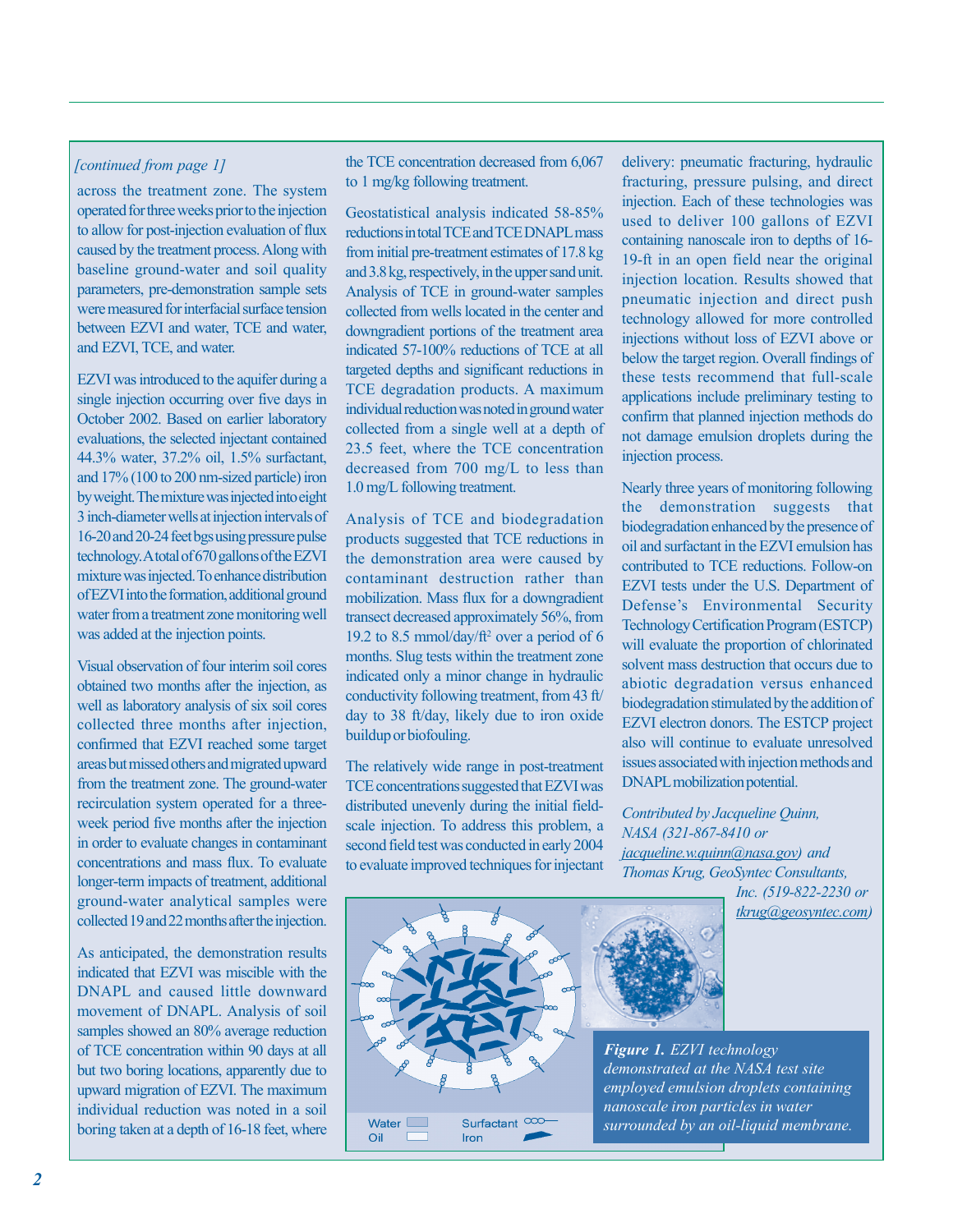# EPA Targets Key Areas of Nanotechnology Research

Through its Office of Research and Development (ORD), the EPA's National Center for Environmental Research (NCER) has funded 32 Science to Achieve Results (STAR) research grants for more than \$11 million in the applications of nanotechnology to protect the environment. The program focuses on developing low-cost, rapid, and simplified methods of removing contaminants manufactured nanomaterials. from surface water; new sensors that are more sensitive for measuring pollutants; green manufacturing of nanomaterials; and more efficient and selective catalysts. An additional 12 STAR research projects are underway to study potentially harmful effects of

ORD also has awarded contracts to more than 20 small companies through its Small Business Innovation Research Program to develop and commercialize nanomaterials and clean technologies. Current research projects in ORD laboratories are examining topics such as the use of nanostructured photocatalysts as "green" alternatives to hydrocarbon oxygenation; nanomaterials as adsorbents, membranes, and catalysts for air emission control; and ultrafine particulate matter data for assessing impacts of nanomaterial manufacturing. More information is available from the NCER at http://es.epa.gov/ncer.

# High Specificity of Metal Detection Achieved by Nanocontact Sensors and Polymer Nanojunction

**R** esearchers at Arizona State University develop high-performance, low-cost sensors for initial onsite screening of heavy sensors will be miniaturized and wireless and employ a printed wire board capable of integrating data collected from several probes. Field testing of the prototype sensors is anticipated in 2007. (ASU) are working under a STAR grant to metals in ground and surface water. To enhance field portability, the fully developed

Each sensor consists of an array of by an atomic-scale gap created by quantum tunneling (Figure 2). Electrochemical deposition of only a few metal ions into the gap forms a bridge and provides nanocontact between the electrodes, thus triggering a quantum jump in electrical conductance. Different metals have different anodic deposition and stripping potentials. This allows the sensor to achieve high specificity by combining measurements such as redox electrochemical potential-modulated conductance changes. nanoelectrode pairs on a silicon chip. Within each pair, the nanoelectrodes are separated potentials, point-contact spectroscopy, and

Results of preliminary tests on samples containing elevated copper concentrations showed that the deposition time needed to bridge the nanoelectrode gap decreased

across samples as copper concentrations of  $10^{-5}$  mol/L was achieved within 7 seconds. while 1-nanomolar concentrations were detected in 16 seconds. Similar results were observed in lead detection tests. increased. Detection of copper at the EPA limit

This approach can be enhanced through use of peptide-modified polymers that change conductance between the nanoelectrodes in the presence of heavy metal ions. When integrated, these polymer nanojunction sensors obtain more sensitive and real-time measurement of heavy metals in ground or surface water with higher accuracy.

Performance testing of laboratory-based models of the nanocontact sensors involved measurement of copper in drinking water samples collected from different surface water sources. Sensor data were compared to information measured by conventional laboratory techniques such as atomic

absorption spectrometry with a 90% correlation between the data sets. Integrated results from the nanocontact and polymer nanojunction sensors were obtained in approximately 96 and 97% less time, multiple laboratory procedures. respectively, than those gathered from

ASU researchers are developing a similar field-portable sensor for use in monitoring well as other molecular- and nanojunctionbased chemical and biological sensors based on carbon nanotube and polymer the group is investigating the fate, transport, transformation and toxicity of manufactured air quality and arsenic in ground water, as technologies. Under a second STAR grant, nanomaterials of drinking water.

*Contributed by Erica Forzani, Ph.D., or erica.forzani@asu.edu) Nongjian Tao, Ph.D., and Paul Westerhoff, Ph.D., ASU (480-965-9058* 

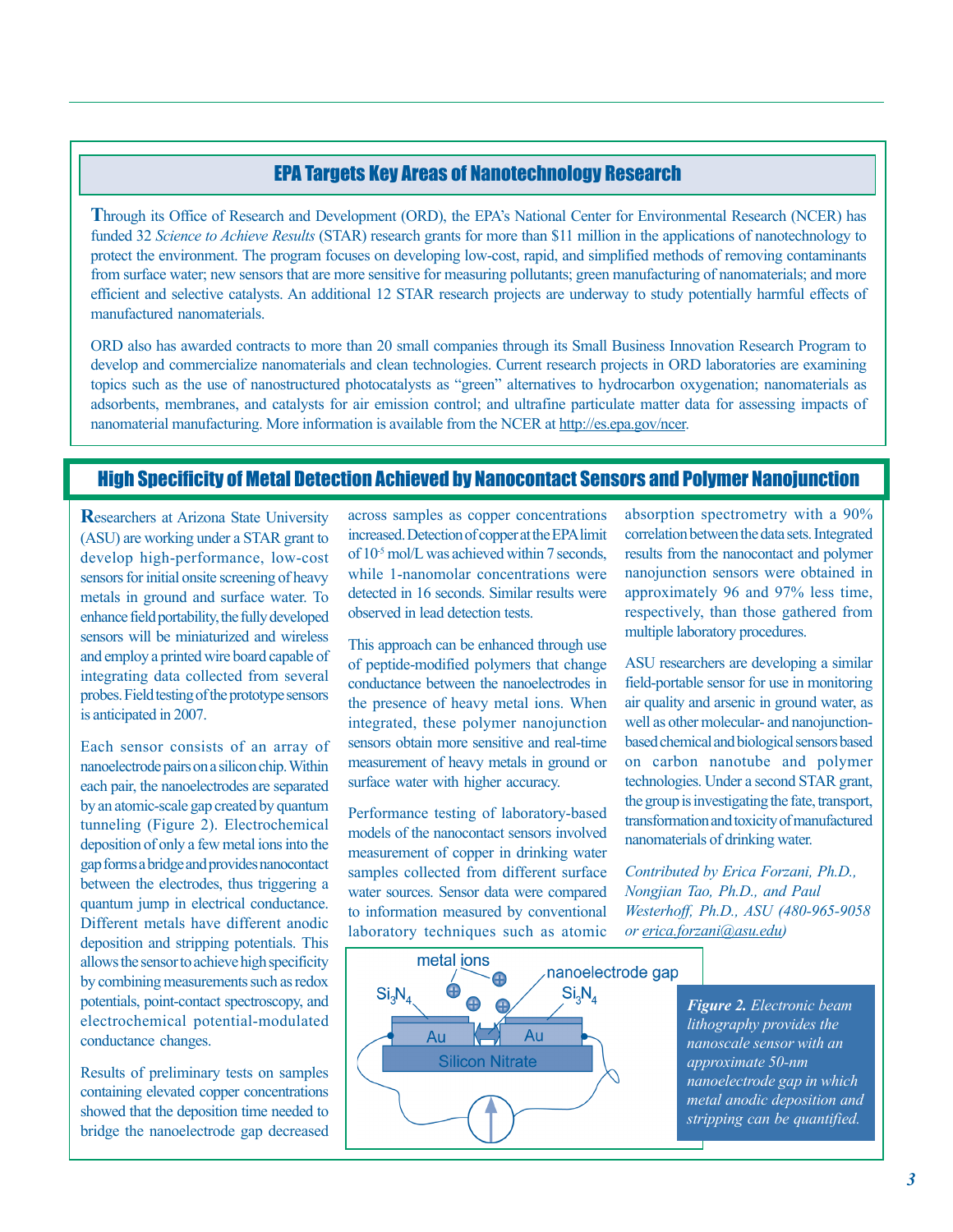# Bimetallic ZVI Technology Implementation Expands to Remediate VOC Hot Spots in Ground Water

**T** he Naval Air Engineering Station (NAES) in Lakehurst, NJ, is conducting a series of bimetallic nanoparticle (BNP) applications to treat ground water containing chlorinated solvents. Initial efforts to remediate the site involved a pilot system for injection of oxygen and of the contaminants. Unsuccessful pilot results led to a 2001 treatability study and 2002 pilot test to evaluate BNP technology successful results, a full-scale application was completed in 2003 to treat two rounds of post-injection ground-water effectiveness, and NAES now is planning next year. The follow-on work will expand the area of treatment while applying lessons learned during earlier applications. propane to promote microbial degradation as an alternative remedy. Based on contaminant source areas at the facility. Six sampling demonstrated the technology's additional BNP work to be implemented

Full-scale BNP injections were conducted in an area with two distinct contaminant hot spots of a plume spanning approximately two miles. The area contains unconsolidated sediment extending approximately 75 feet bgs and consisting of 86-94% sand mixed levels range from 40 to 800 mg/kg. Hydrologic evaluation of the area estimates a ground-water velocity of 0.59 ft/day with a hydraulic gradient of 0.002 ft/ft. with gravel and clay. Total organic carbon

The plumes consist primarily of tetrachloroethene (PCE), TCE, and 1,1,1 trichloroethane (TCA) and degradation products such as *cis*-dichloroethene (*cis*-DCE) and vinyl chloride. Contamination extends 70 feet below the ground water table, which is located approximately 10 feet

*Figure 3. Analysis of ground-water wells at the NAES indicated that total VOC concentrations significantly BNP injections. samples collected from 11 monitoring decreased over the five months following* 

bgs, with greatest concentrations at a depth of 45-60 feet below the water table. The highest total VOC concentration in ground water prior to treatment was approximately 900 ug/L.

The selected BNP slurry contained iron coated with trace (0.1% by weight) palladium that served as a catalyst for redox reactions. The slurry was injected directly into the aquifer across the treatment area over a period of 13 days using direct-push technology at 15 injection points. The injections were conducted in a grid pattern for one portion of the plume and in a linear pattern for the second portion in order to form a treatment wall point, twenty pounds of BNP were mixed rate yielding a BNP concentration of the mixture over a 20-foot depth interval to reach a total treatment depth of 70 feet bgs. particles averaging 50 nm in diameter and along the facility boundary. At each injection with 1,200 gallons of water and injected at a approximately 2 g/L. A Geoprobe

The first round of post-treatment sampling of ground-water monitoring wells took place the following week, and the final Eleven monitoring wells were used to monitor BNP effectiveness in the gridinjected portion of the treatment area. Additional wells located upgradient and downgradient of the treatment area were used to monitor effectiveness of the linear injections and local conditions. round occurred nearly five months later.

Contaminant concentrations decreased throughout the monitoring period with the exception of brief VOC elevations in approximately 50% of the monitoring wells one week after the injections were completed. The temporary increases likely were caused by BNP-induced VOC desorption from soil particles to the aqueous phase. Overall, TCE and DCE concentrations decreased an average of

*[continued on page 5]* 

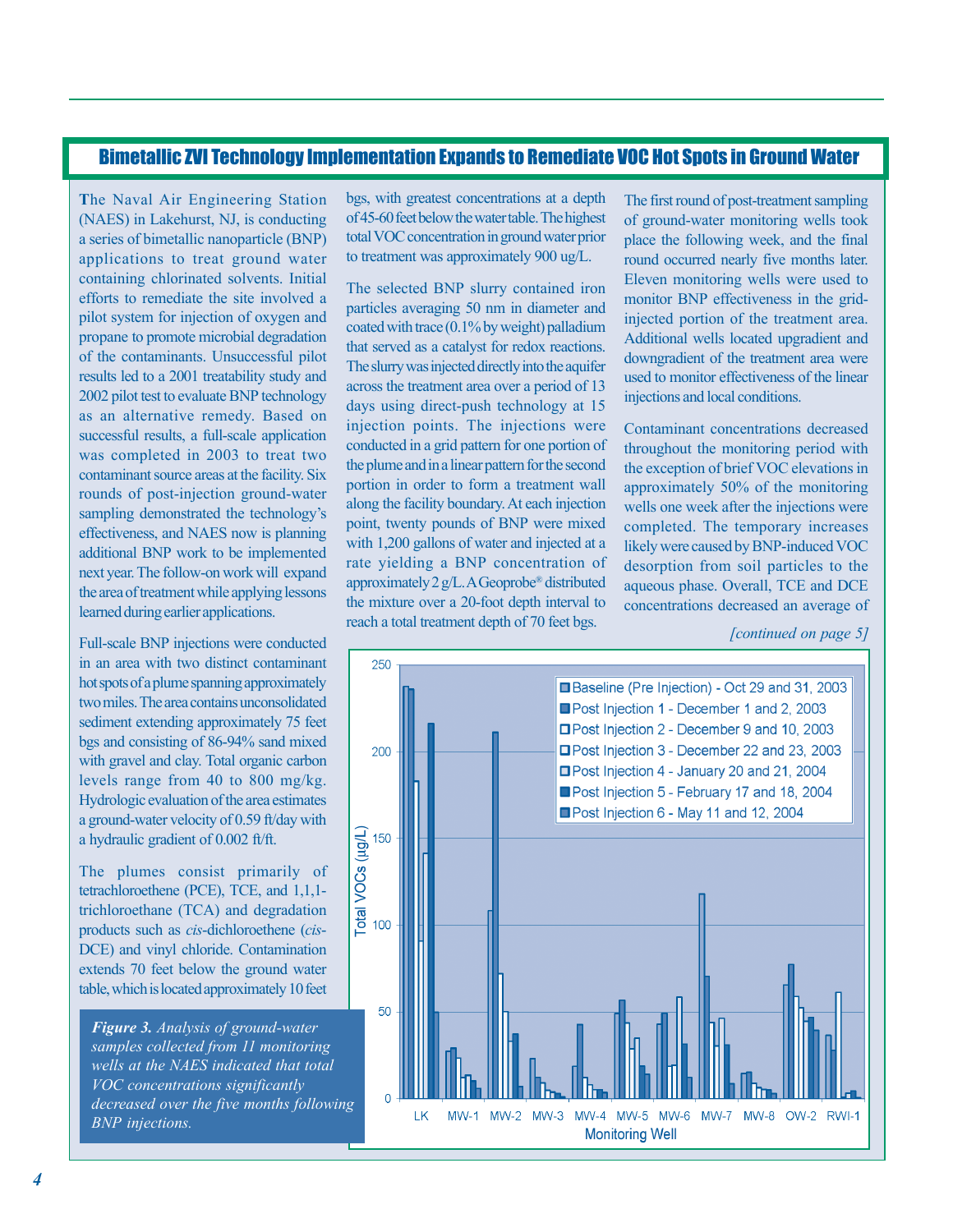#### *[continued from [continued from page 4] page 4]*

79% and 83%, respectively, and the average total VOC concentration decreased 74% (Figure 3).

All samples were analyzed in the laboratory to determine VOC, chloride, iron, and dissolved iron concentrations as well as ground-water parameters such as oxidation/reduction potential (ORP) and pH. During the pilot test, ORP levels reduced from a range of +170 to +311 mV prior to treatment to a range of -100 to -400 mV after the injection process. Significant reducing conditions were observed for up to three months following the injections.

Post-injection testing indicated a BNP distribution of approximately 20-30 feet from each injection point. BNP reactivity was exhausted approximately nine months after the injections, at which point an approximate 50% rebound in contaminant concentrations was observed. The next round of injections will employ a higher concentration of BNP in order to expand the area of treatment and more completely reduce contamination. Remaining plume contamination will be addressed through natural attenuation.

For the BNP work already completed, NAES estimates a cost of \$20,000 for bench-scale testing, \$60,000 for pilot testing, and \$250,000 for full-scale testing. Costs for full-scale implementation will vary significantly, however, based on the size and conditions of the treatment area and the concentrations of VOCs to be treated.

*Contributed by Mike Figura, NAES Lakehurst (732-323-4857 or michael.figura@navy.mil) and Harch Gill, PARS Environmental, Inc. (609- 890-7277 or hgill@parsenviro.com)* 

### Microscale Metal Sorbents Approach Commercial Use

**T**he U.S. Department of Energy (DOE) Pacific Northwest National Laboratory (PNNL) is working with private industry to expand field application of sorbents for removal and stabilization of specified metals from contaminated liquid and nonaqueous media. Known as "SAMMS" (self-assembled monolayers) mesoporous supports), the technology employs mesoporous (20-200 Å) materials with a large enough pore size to allow attachment of a monolayer and increased access to pore binding sites. The material's high surface area (approximately 1000 m<sup>2</sup>/ g) also allows high densities of binding sites. Five grams of SAMMS powder, for instance, can provide a surface area equivalent to a football field on which binding molecules react. Bench- and fieldscale tests on mercury samples indicate that the technology provides high metal loadings, high metal affinities, and rapid **kinetics** 

Both the monolayer and the mesoporous support can be tailored for a specific application. For example, the functional group at the free end of the monolayer can be designed to selectively bind targeted ions or molecules while the pore size, monolayer length, and density can be adjusted to give the material specific physical properties such as wettability and

diffusion. Based on the completed laboratory and field testing of "Thiol-SAMMS," which was designed specifically for mercury removal, PNNL researchers have compiled aqueous performance data on key criteria such as maximum metal loadings (Figure 4).

The initial large-scale field demonstration of SAMMS was conducted during 2000 at DOE's Mound Site to treat mercurycontaminated oil in storage drums. Analysis of the stabilized sludge solids and oil following 24-hour contact with SAMMS indicated that treatment successfully reduced concentrations of mercury in the oil from 4 mg/kg to below the RCRA leachability limit of 0.2 mg/L.

Application lessons learned from the Mound demonstration were employed the following year to test the technology in stabilization of more concentrated and co-contaminated mercury in containerized vacuum pump oil from Sandia National Laboratory. Testing at Oak Ridge National Laboratory showed that exposure to stabilized SAMMS for two months allowed for successful absorption of mercury in concentrations of 540 mg/kg and stabilization of waste oil meeting RCRA land disposal restrictions.

More recently, PNNL conducted benchscale treatability tests of Thiol-SAMMS

using metals-contaminated aqueous waste from a pilot-scale waste glass melter operation. Waste selected for this test included soluble mercury concentrations

*[continued on page 6]* 

# Contact Us

*Technology News and Trends*  **is on the NET!** 

**View, download, subscribe, and unsubscribe at:** 

> http://www.epa.gov/tio http://cluin.org

*Technology News and Trends*  welcomes readers' comments and contributions. Address correspondence to:

Ann Eleanor Office of Superfund Remediation and Technology Innovation (5102G) U.S. Environmental Protection Agency Ariel Rios Building 1200 Pennsylvania Ave, NW Washington, DC 20460 Phone: 703-603-7199 Fax: 703-603-9135